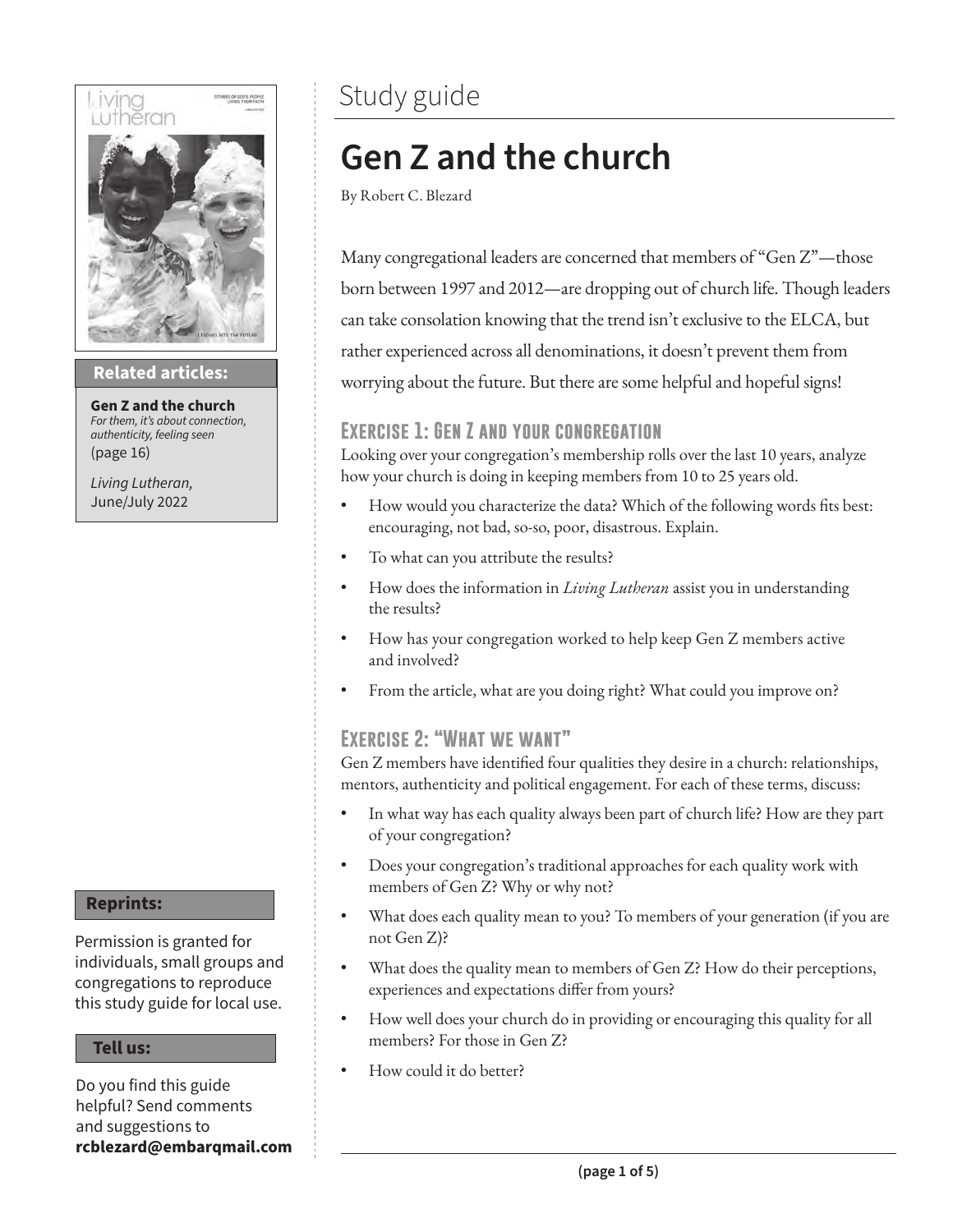

## **Contact us:**



8765 W. Higgins Rd. Chicago, IL 60631 (800) 638-3522, ext. 2540 **livinglutheran@elca.org livinglutheran.org**

*Living Lutheran* is the magazine of the Evangelical Lutheran Church in America.



മ്പ്ലീജ് Evangelical Lutheran **Church in America** God's work. Our hands.

### Study guide:**Gen Z and the church***continued*

### **Exercise 3: Invitation**

According to the article, people of Gen Z crave relationships and desire to be invited into a space created for them. Discuss:

- How do you understand "craving relationships" and a "desire to be invited into a comfortable space"? In what ways do these desires fit into the universal human longing for relationships, connection and belonging?
- How does your congregation help people to connect, build relationships and belong? How could it do better?
- What would a good invitation to gather and form relationships look like? Does your congregation extend that kind of invitation? How could it do better?
- If your congregation has created a special space for Gen Z members, how well does it achieve its goal? How could it be improved?
- If your congregation doesn't have such a space, where in your facility might such a space be carved out? What would it take to make it special, welcoming and attractive to Gen Z members?
- Put together an "action list" of how your congregation could more effectively invite people, especially Gen Z, to gather for relationship building, and for how your congregation can create space for everyone, especially Gen Z, to gather. Give it to your pastor or congregation council for consideration.

### **Exercise 4: Alarming results**

The Barna Group's 2018 survey of Gen Z revealed some surprising results:

- 59% find the church irrelevant to them personally.
- 48% believe they can find God elsewhere.
- 28% believe they can teach themselves what they need.

For each bullet point, discuss: What are your thoughts? What does this mean? What does this mean to members of Gen Z? How can this information inform and guide your congregation in crafting a meaningful faith formation ministry to members of Gen Z?

Brainstorm some ideas and give them to your pastor or congregation council for consideration.

### **Exercise 5: Priorities and budget**

- On a scale of 1 to 10, how much of a current concern is it for your congregation to attract and/or retain youth and young adult members? Explain.
- Has that concern grown or shrunk over the years? Why? Explain.
- How is that concern for youth and young-adult ministry reflected in the congregation's priorities? Can you give concrete examples?
- Do you agree that an organization invests money in the things that matter most? Explain.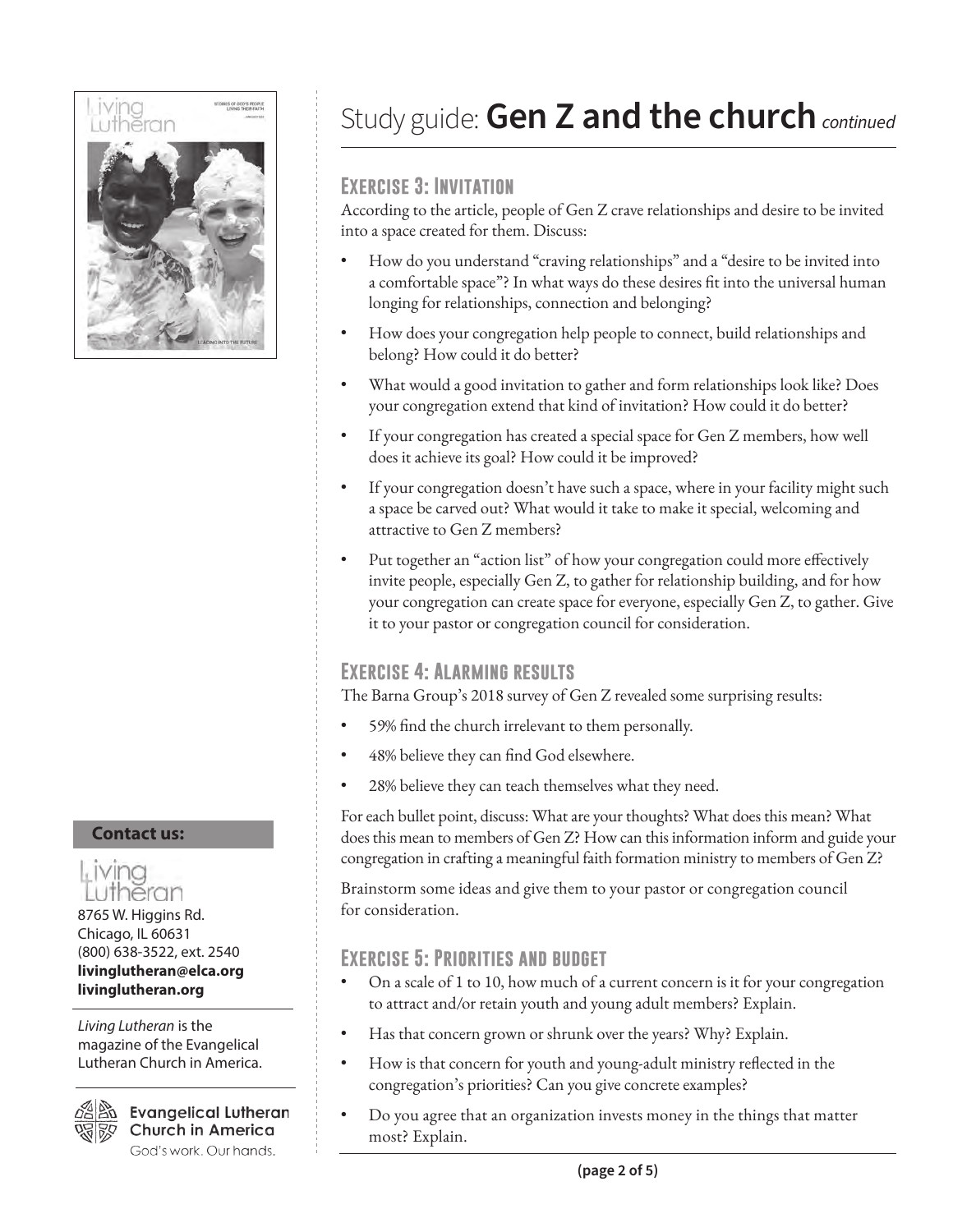

### **Contact us:**



8765 W. Higgins Rd. Chicago, IL 60631 (800) 638-3522, ext. 2540 **livinglutheran@elca.org livinglutheran.org**

*Living Lutheran* is the magazine of the Evangelical Lutheran Church in America.



 $\mathscr{E}\!\!\!\triangleleft\mathbb{R}$  Evangelical Lutheran **Church in America** God's work. Our hands.

## Study guide:**Gen Z and the church***continued*

- Looking at your congregation's current budget, how much money is earmarked for youth and young adult ministry? Does it adequately reflect the congregation's concern and priority for youth and young adults? Explain.
- Has the budget for youth and young adult ministry been cut over the years? If so, why?
- If money were no object, how much should your congregation devote to youth and young adult ministries? Why?
- If money were no object, how would your congregation invest in youth and young adult ministry?

### **Exercise 6: Spiritual, not religious**

Like a growing segment of our population, many Gen Z members consider themselves "spiritual but not religious." Discuss:

- What do you make of the term "spiritual but not religious"?
- How would you define "spiritual"? "Religious"?
- In defining themselves as spiritual but not religious, what distinction are people making between the two terms? Are they mutually exclusive? Should they be? What would be the ideal relationship between the two concepts?
- As a committed churchgoer, how would you describe yourself?
- Why might Gen Z members of your church not find your congregational life sufficiently spiritual for their tastes? Why might people of other age groups?
- How does your congregation foster a healthy balance between religiosity and spirituality? Does it do enough?
- What are some ideas to bridge the gap in your congregation between "spiritual" and "religious"? Make a list and give it to your pastor or congregation council for consideration.

### **Exercise 7: Politics**

Political engagement is one of Gen Z's desired attributes for the church. But many congregations whose members comprise a diversity of political viewpoints avoid politics, lest it divide everyone and cause trouble.

- What are the risks of a church becoming politically active? What are the benefits?
- If your church is politically active, how? What effect does the engagement have on congregational membership? How has your congregation handled the risks?
- If your church is *not* politically active, why not? If your church started to become engaged in politics, which issues would it take on and on what sides? Would it be the kind of political engagement that a Gen Z member would favor? Explain.
- Describe how a congregation could become politically engaged while managing the risks of dividing the membership.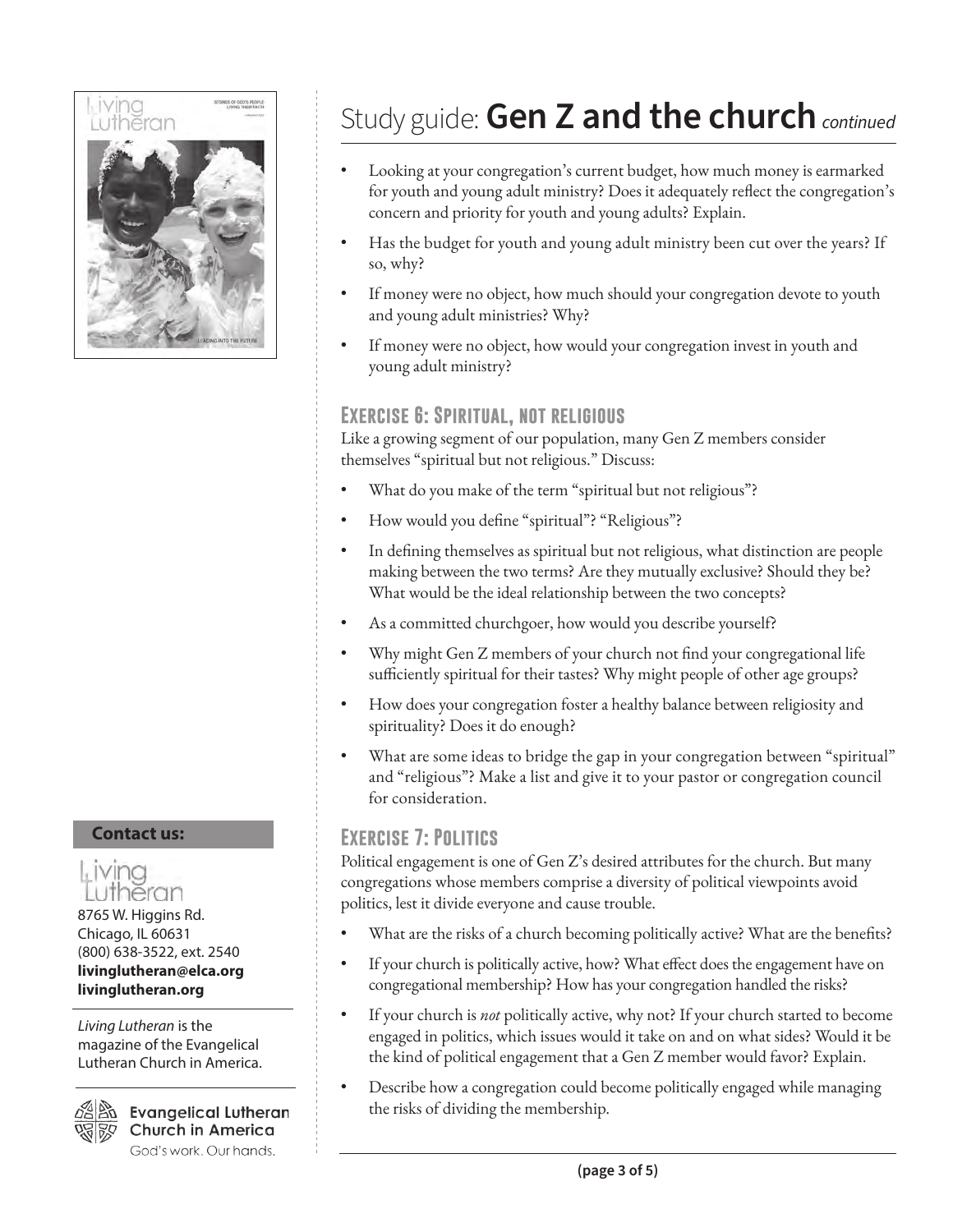

#### **Contact us:**

### , ivina eran

8765 W. Higgins Rd. Chicago, IL 60631 (800) 638-3522, ext. 2540 **livinglutheran@elca.org livinglutheran.org**

*Living Lutheran* is the magazine of the Evangelical Lutheran Church in America.

**Evangelical Lutheran Church in America** God's work. Our hands.

## Study guide:**Gen Z and the church***continued*

• How might a congregation empower its Gen Z members to be politically engaged on issues of concern to them?

### **Discussion questions**

- Gen Z is the first generation that has always had access to computers, cellphones, the internet and social media. How has this shaped their experience of the world? Their experience of church? How might close familiarity with digital technology affect their experience of church worship? Why?
- The Springtide Research Institute reported that 52% of young people affiliated with a religious tradition had little or no trust in organized religion. What has led to this distrust? What would be the marks of a trustworthy church? How has our church and your congregation worked to gain, build or maintain trust, especially among Gen Z? Is it enough? What more could/should be done?
- David Kinnaman, president of the Barna Group, reported in 2019 that two-thirds of 18- to 29-year-olds who grew up in a church have dropped out. What do you make of this assertion? Has that been the case at your congregation? What can we do about it?
- Most of the members of Gen Z were born after the 9/11 terrorist attacks, and as a result have never seen a time of relative peace. Between climate crisis, political gridlock, police violence and the pandemic, it's been one crisis after another. How might this affect their worldview? Their opinion of their elders and institutions that have either caused or been ineffective in handling these issues? How might this affect their opinion of church?
- Referring to the crises in the above question, Rachel Alley, former ELCA program director for youth ministry, commented that Gen Z is inclined to finding solutions. "They are the change in the world," she said. How might your congregation harness their passion for fixing the world's problems, and harness it in ways that could help them reconnect with church?
- The pandemic has disrupted many aspects of church life. How has it affected your congregation's outreach to and retention of those who fall into the Gen Z age bracket?
- Some Gen Z members report that their lives are too hectic to squeeze in worship on Sunday morning. Do other groups find this to be true? What might be possible solutions? Discuss the pros and cons of a worship service that is not held on Sunday morning.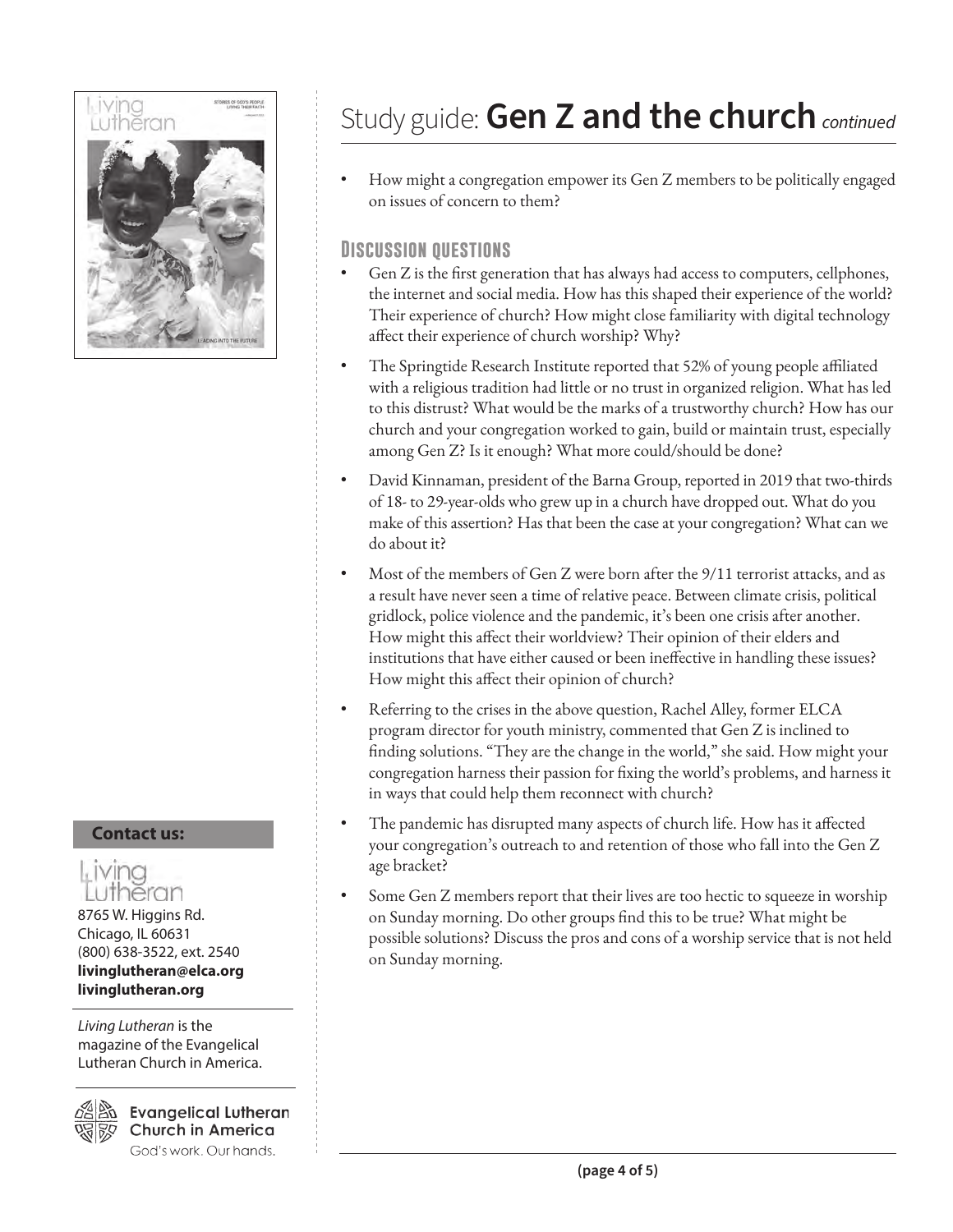

### **About the study guide author:**

is pastor of St. Paul Lutheran Church in Aberdeen, Md. He earned a Master of Divinity degree



from Boston University School of Theology and has done further study at the Lutheran Theological Seminary at Gettysburg (Pa.), now called United Lutheran Seminary.

### **Contact us:**

### Living theran

8765 W. Higgins Rd. Chicago, IL 60631 (800) 638-3522, ext. 2540 **livinglutheran@elca.org livinglutheran.org**

*Living Lutheran* is the magazine of the Evangelical Lutheran Church in America.



**Evangelical Lutheran Church in America** God's work. Our hands.

### Study guide:**Gen Z and the church***continued*

### **FOR ACTION**

- Arrange a listening session with as many members of Gen Z as you can invite. Serve them a meal and engage them in a discussion of how God is working in their lives. Appoint someone to take notes and a facilitator. Listen carefully to their answers as you ask about their experiences of church, where they see God, how they express their spirituality, what they would like to see in the church, etc. Compile the findings into a report for consideration by your pastor or congregation council.
- Based on the article and study questions, come up with a comprehensive list of ideas, suggestions and solutions for your church leaders to consider.
- Look for partners in your community or area with whom you can work on creating space, time and programs for Gen Z folk. Include not only Lutheran churches and those of our ecumenical partners, but also schools, scouts and other **Rob Blezard** organizations that serve young people.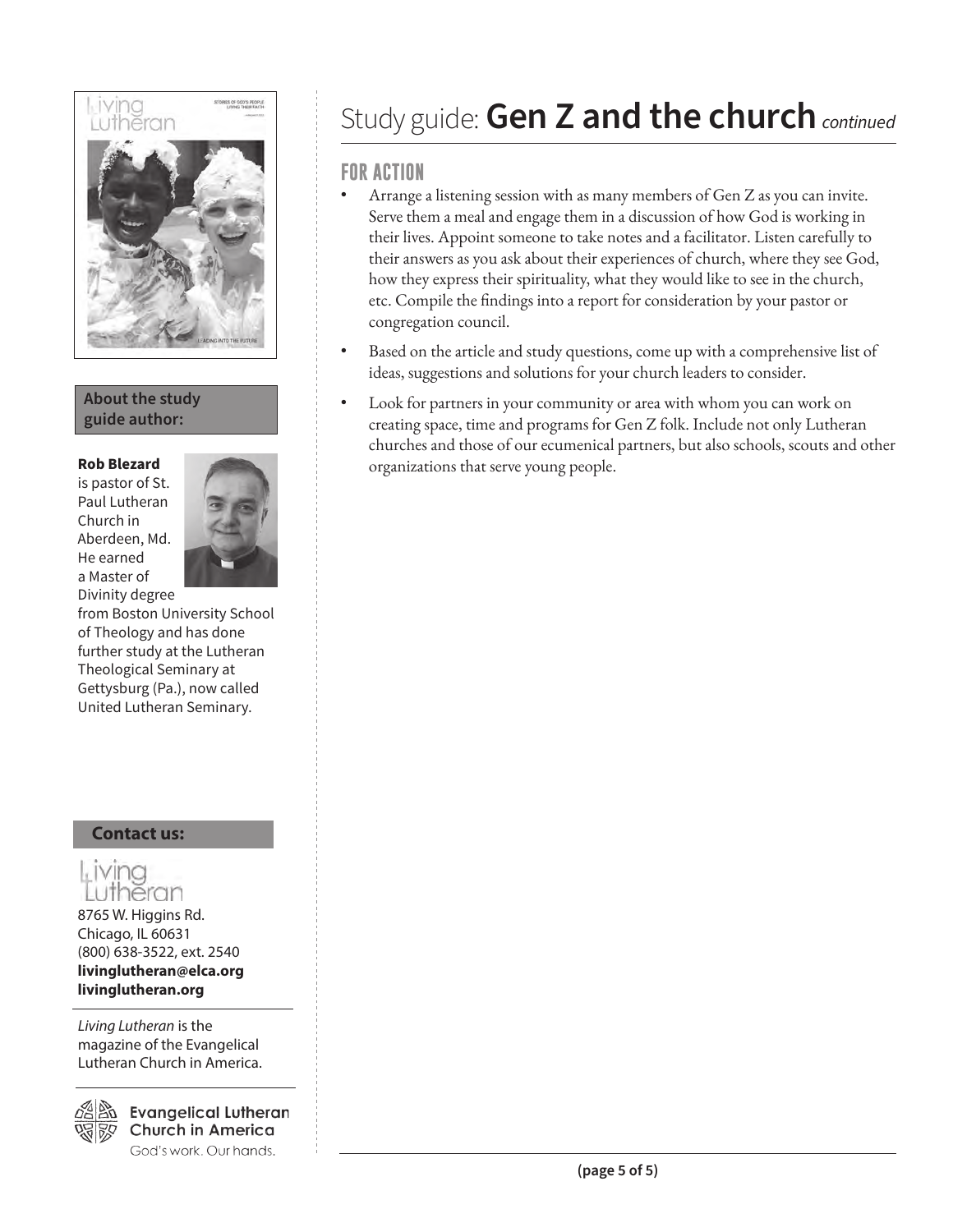



# **Gen Z and the church**

**For them, it's about connection, authenticity, feeling seen By Stephanie N. Grimoldby**



Students gathered for the 2021 ELCA Youth Leadership Summit in Minneapolis.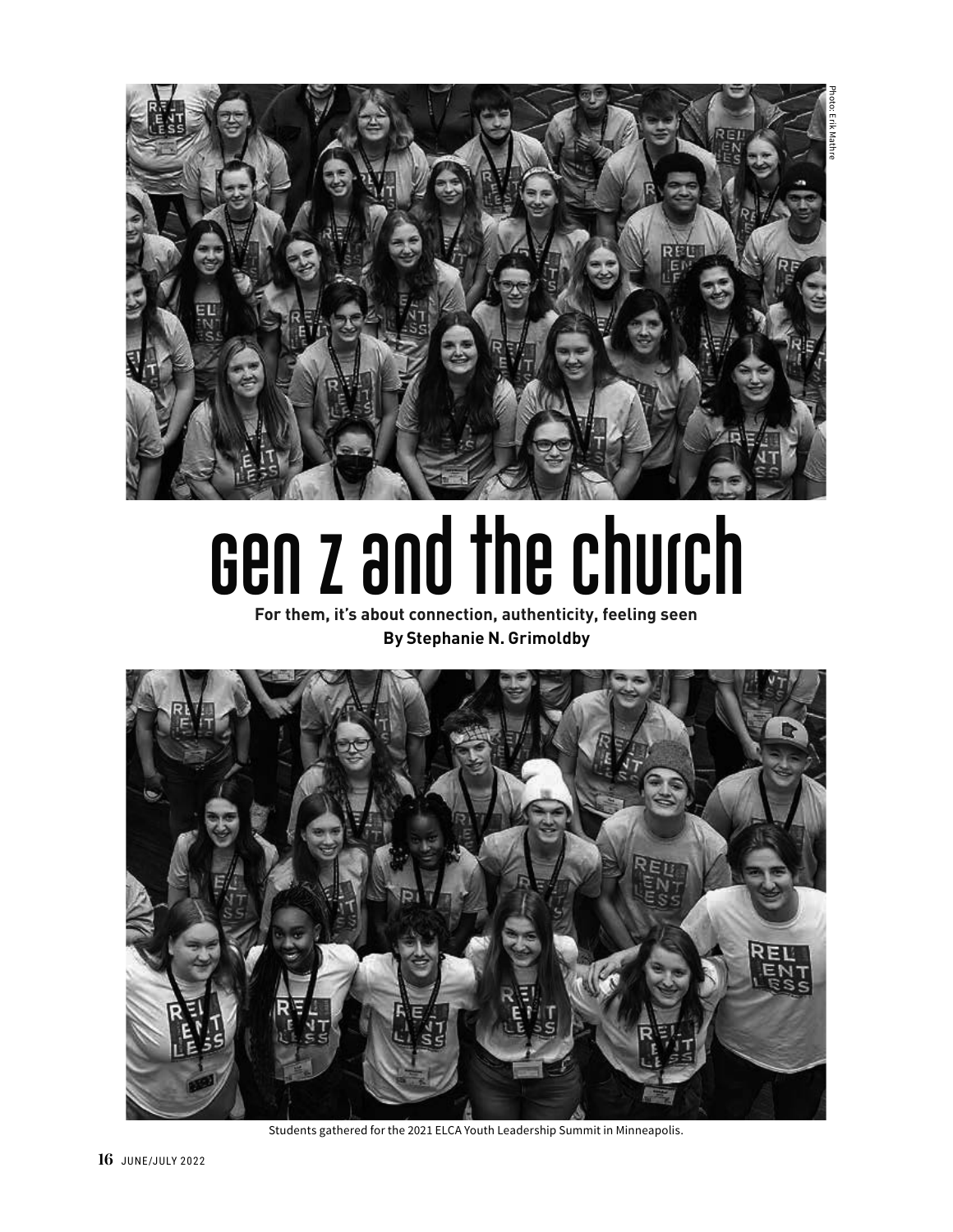Young people in the church today know what they want from faith-based institutions.

If a church offers relationships, mentors, authenticity and political engagement, they'll stay, often becoming leaders who will take to the streets to fight for what they believe. But if those pieces are missing, members of "Gen Z"—born between 1997 and 2012—report that they will either change the dynamic of the institution or find another one that provides what they need.

"Gen Z is a generation that does not give two weeks' notice," said Nicolette Marie Peñaranda, ELCA program director for African Descent Ministries. "With Gen Z, if this job is driving me crazy, I'm done. … This is toxic? I'm not going to do this."

Hannah Limbong, a senior at Louisville (Ky.) Male High School and a member of Christ Lutheran Church, Louisville, agreed.

"We've seen how we can stand up for ourselves or go against the grain," she said. "That can be a [bad] thing, but it can be a good thing because we're not just accepting everything. We have our own agency of thought. We can take our own initiatives instead of being handed something and being told, 'You do this.' We ask, 'Why are we doing this?'

"It's not necessarily [from] a lack of work ethic; we've realized that we're able to take control of our lives and get out of a situation we don't like."

This dynamic is inspiring to some but worrisome to others.

Research from Barna Group's 2018 study "Gen Z: The Culture, Beliefs and Motivations Shaping the Next Generation" shows that young adults are less likely than older ones to see church as important: 59% report that church is irrelevant to them personally, 48% believe they can find God elsewhere and 28% believe they can teach themselves what they need to know.

Some church leaders have seen a decline in young adults attending church and seek to remedy the situation. Others see empty pews as a response to years of disinterest shown to young adults but not necessarily an indicator that the greater church body is losing its youth. All agree on the importance of the church stepping up and reaching out to Gen Z.

In fact, the ELCA churchwide organization last year implemented the Future Church design, which includes a goal to engage 1 million new, young and diverse people by the end of the decade.

"I think it's really important, right now especially, for the church to take action," Limbong said. "I feel if people my age understood what Lutherans stand for and what the church has done to solve problems around the world, they would want to stand with the

### **"I think it's really important, right now especially, for the church to take action."**

church. The youth don't know there is a church that is trying to help them and back them up."

#### **Who are Generation Z?**

Generation Z report craving relationships and the feeling of being truly invited into a space created for them. Several factors have molded this generation into a group that's increasingly willing to seek out those relationships and spaces instead of passively accepting what is given to or expected of them.

"Our generation has never known what it's like to not live in crisis," said Claire Embil, a 2021 graduate of the University of Wisconsin–Madison who has been heavily involved in young adult leadership in the ELCA for most of her life.

Most "Gen Zers" were born after the domestic terror attacks of Sept. 11, 2001. In their lifetimes, they've experienced a climate crisis, a police violence crisis, unprecedented presidential elections and a global pandemic.

And they've never lived without the internet. "We can't turn it off," said Embil, who doesn't currently belong to a congregation. "We grew up on the internet, so if it happened, you will see it. It will be on TikTok, it will be on your device. I think we, as Gen Z, have gotten tired of sitting and watching crises happen to us."

That's exactly what Rachel Alley, ELCA program director for youth ministry, sees.

"Gen Z seems to be coming along to fix those things," she said. "They're coming up with ideas and innovations. Millennials will state, 'There's a problem here, and it needs to be fixed.' Gen Z, what I see, they're coming along and are finding the answers. They are the change in the world."

One recent example of Gen Z's resourcefulness was the creation of the ELCA's Abide program (**elca.org/abide**), an online small-group ministry formed in 2020 by Embil and other young adults in collaboration with Savanna Sullivan and Daniel Kirschbaum, the former and current program directors, respectively, for ELCA Young Adult Ministry (**elca.org/youngadults**).

A joint venture of Gen Zers and millennials, Abide has drawn nearly 2,000 participants, ages 18 to 35, to share meaningful conversations and connect with others during the pandemic.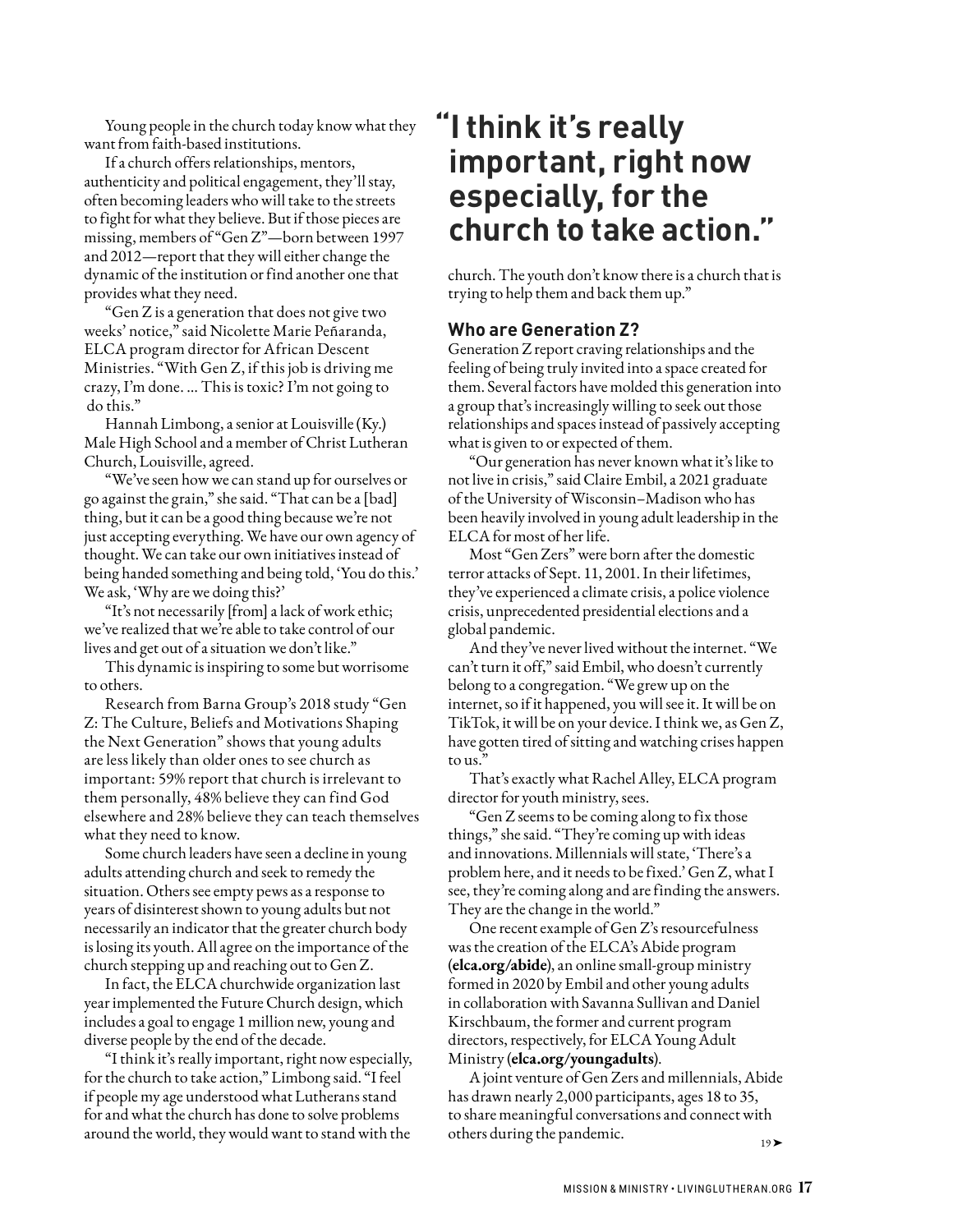

Source: Barna Group's 2018 study "Gen Z: The Culture, Beliefs and Motivations Shaping the Next Generation."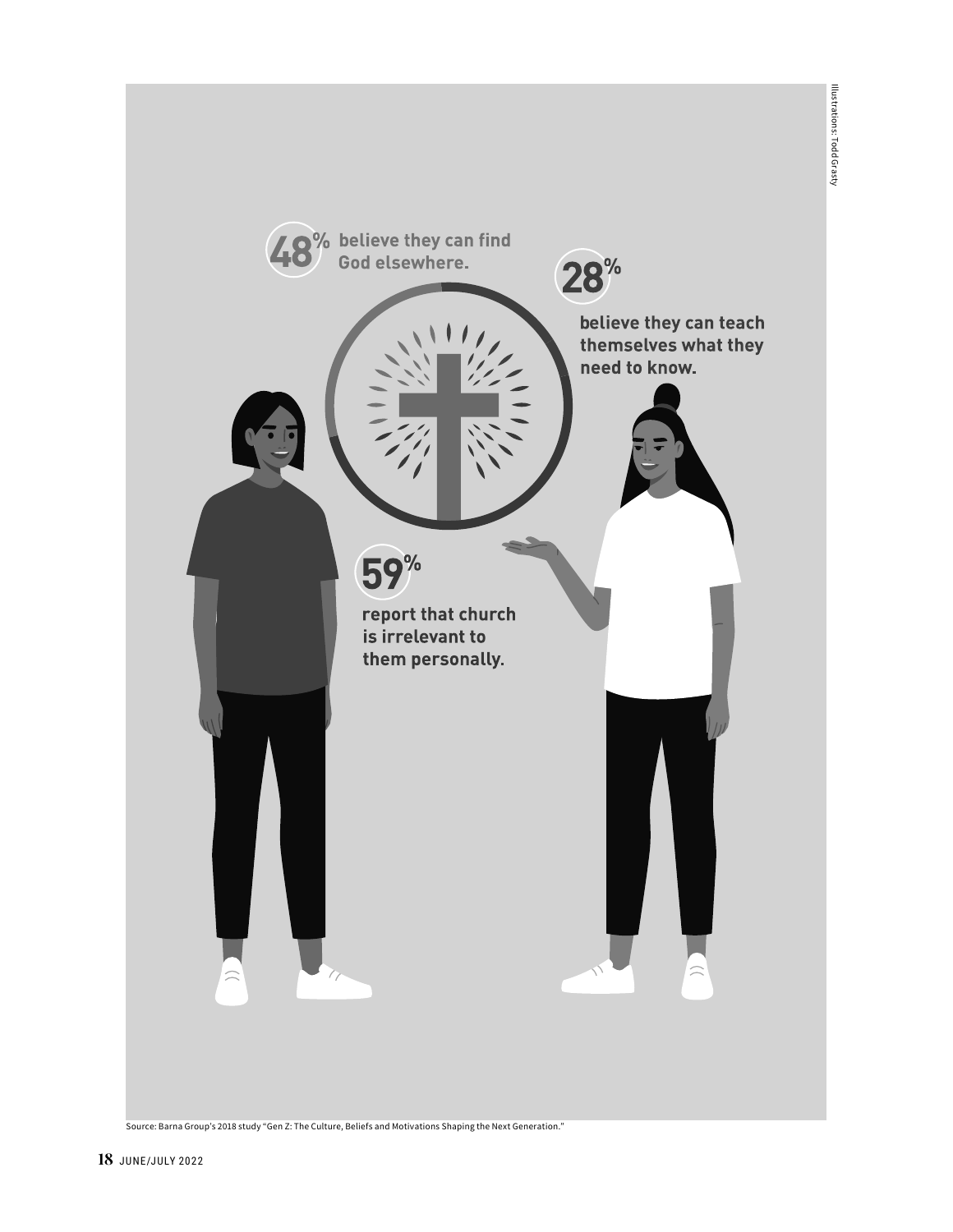The program was born out of "frustration by not being listened to," said Embil, who serves as Abide's social media coordinator. "I'm seeing young adults realize they are empowered to build their own experiences and build church in the way they want to see it."

#### **What do Gen Zers want?**

Whether Gen Zers suffer from pandemic-induced isolation or simply crave face-to-face encounters, they want to be seen and heard and to have a space of their own.

"Gen Z are looking to form new, meaningful connections with people but sometimes struggle with how to start," said Hope Johnson, a senior at Lane Tech College Prep High School and a member of Pilgrim Lutheran Church in Chicago.

Embil believes the church can reach Gen Zers by giving them that place to start. "Before we even get to what we preach in the pulpit, making space for young adults is first and foremost," she said.

She asks leaders to look at the existing systems congregations have in place. "Do the things you already do make space for young adults? If your Bible study is at 10 on a Tuesday morning, I don't know anyone 18 to 35 who can attend that," she said. "[There's a difference between] 'You can come if you want to' versus 'I want you to be there.' That's what young adults are looking for."

Young people who have stayed involved with church into adulthood often share similar reasons for doing so: they feel seen, supported and validated.

Kendyll Ward, a senior at Haverford (Pa.) High School, said her plan to become a pastor stems from the positive affirmations of her congregation, Trinity Lutheran in Havertown, and the service opportunities it has given her.

"One of my first leadership opportunities was to get involved in vacation Bible school," she said. "But I've been able to do everything. I've led worship. My church is in transition, and I supply-preached for two Sundays. … My pastor gave me leadership opportunities that led me to expand my abilities."

Kelly Reese, a sophomore at Penn State University, State College, Pa., also feels that the opportunities and relationships her home congregation, Tree of Life in Harrisburg, Pa., afforded her have helped her maintain a connection to it. "My youth group has always been an incredibly active group, and we have a lot of opportunities for synod activities and involvement. I have attended church camp since I was in sixth grade, and I have formed relationships that will be lifelong, no doubt."

To explore diverse expressions within the ELCA, Peñaranda created the ELCA Black History Month

### **"Gen Z are looking to form new, meaningful connections with people but sometimes struggle with how to start."**

video series "Talks at the Desk" (see also page 40). Several Gen Zers were featured in the project, including two boys, ages 10 and 11.

"The 11-year-old has been preaching since he was 4," Peñaranda said. "He talks about what this church and ministry and mentoring has meant to him. ... The 10-year-old is a very good artist. He really speaks about the glory of God in his life; he talks about how wonderful it feels to be supported by his church. [They show us] how important it is for us as elders to not only be listening but be affirming and supportive of our youth."

Investing in young adults also means putting our money where our mouth is.

"In a church budget, a lot of times, Sunday school, faith formation, those are the places you cut before you cut other areas," Alley said. "What does that say? You don't care about me. A young person sees that, but as well, families see that. Families have said, 'Well, the coach cares more about me—they're spending time and money on me.'"

#### **Why aren't Gen Zers attending church?**

To learn why more young adults aren't attending church services, leaders often look to data. In *You Lost Me: Why Young Christians Are Leaving Church ... and Rethinking Faith* (Baker Books, 2011), Barna Group President David Kinnaman reports that 59% of young adults ages 18 to 29 with a church background had dropped out of church in their 20s.

Eight years later, Kinnaman's book *Faith for Exiles* (Baker Books, 2019) shows that the young adult dropout rate has not only persisted but grown. Nearly two-thirds of 18- to 29-year-olds in the United States who grew up in the church had "withdrawn from church involvement as an adult."

Peñaranda said dwindling church attendance isn't new, so the blame can't be placed solely on Gen Zers. "The church has been in decline for years. I think a lot of that is the parents. Think of how many Gen X parents have left the church or have stopped prioritizing that. It was our boomer parents who held on to the Sunday morning thing."

 $21$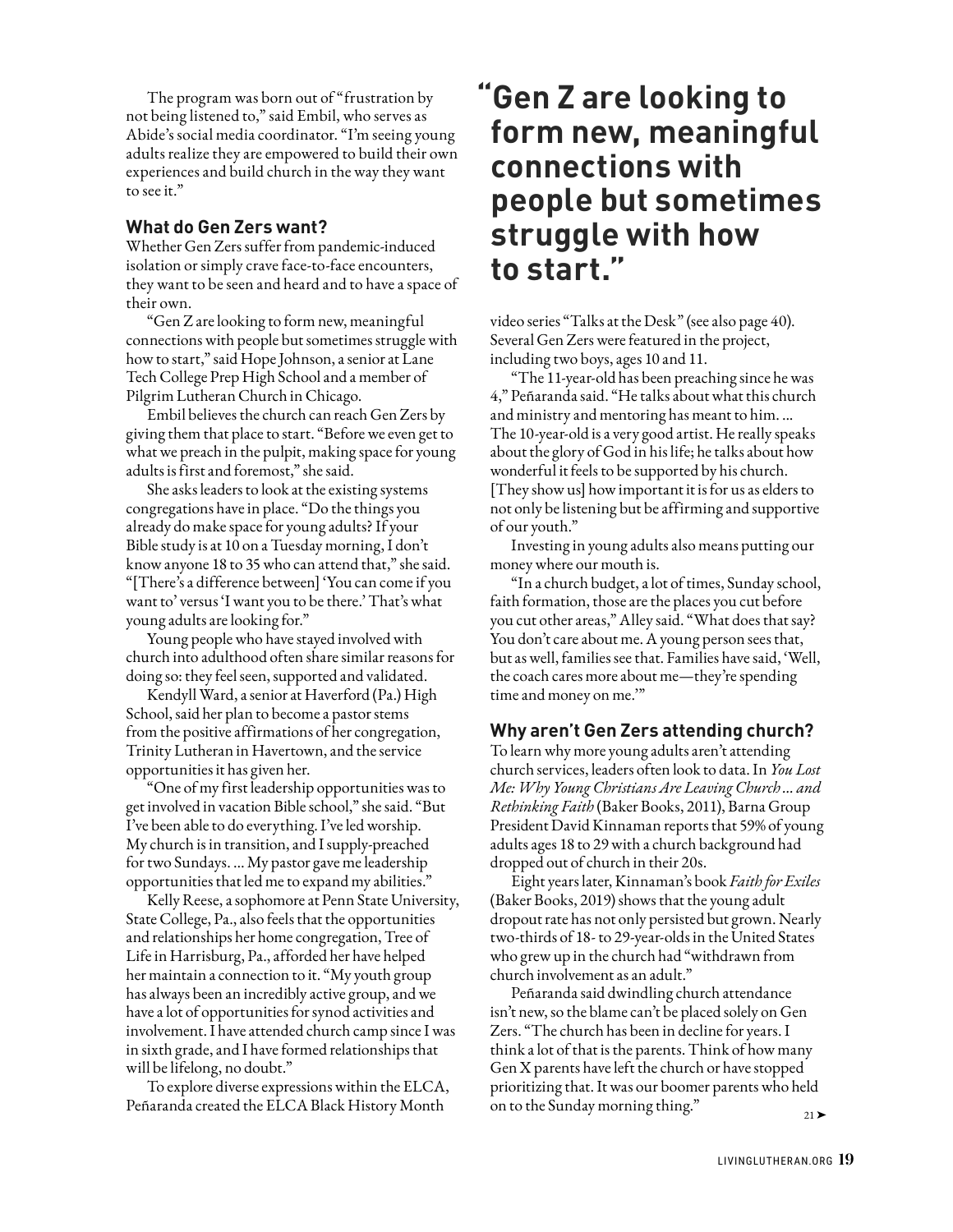

Source: *You Lost Me: Why Young Christians Are Leaving Church ... and Rethinking Faith* by David Kinnaman (Baker Books, 2011).